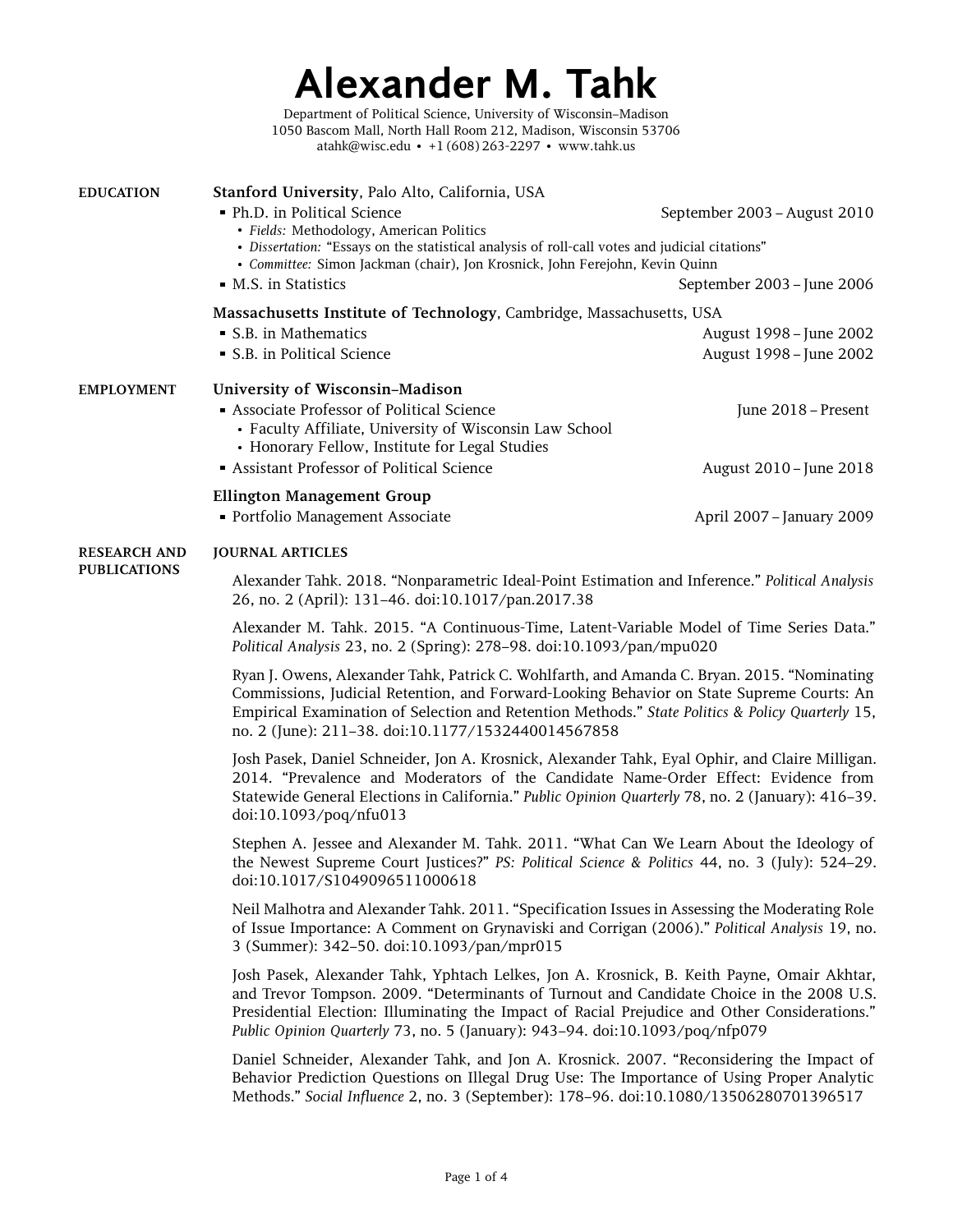Robert Anderson IV and Alexander M. Tahk. 2007. "Institutions and Equilibrium in the United States Supreme Court." *American Political Science Review* 101, no. 4 (November): 811–25. doi[:10.](http://dx.doi.org/10.1017/S0003055407070591) [1017/S0003055407070591](http://dx.doi.org/10.1017/S0003055407070591)

### **BOOK CHAPTERS**

Joanne M. Miller, Jon A. Krosnick, Allyson Holbrook, Alexander Tahk, and Laura Dionne. 2016. "The Impact of Policy Change Threat on Financial Contributions to Interest Groups." In *Political Psychology: New Explorations,* edited by Jon A. Krosnick, I.-Chant A. Chiang, and Tobias H. Stark, 172–202. Frontiers of Social Psychology. New York: Psychology Press, November 10

## **SOFTWARE**

Alexander Tahk. 2017a. "Bucky: Bucky's Archive for Data Analysis in the Social Sciences." R package version 1.0.4. <http://github.com/atahk/bucky>

Alexander Tahk. 2017b. "CARMAgeddon: MONOCAR and Other CARMA Models." R package version 0.3.6. <http://monocar.tahk.us/>

Alexander Tahk. 2016. "Npideal: Nonparametric Ideal-Point Estimation and Inference." R package version 0.1.1. <http://github.com/atahk/npideal>

Stephen Jessee and Alexander Tahk. 2006. "Supreme Court Ideology Project." Last updated 2017. <http://sct.tahk.us/>

**RESEARCH AND PUBLICATIONS IN PROGRESS** Christopher Krewson, Ryan J. Owens, and Alexander Tahk. "Lower Court (Non)Compliance with Supreme Court Jurisprudential Regimes"

Revise and resubmit at *Journal of Law and Courts*

David Yeager, Jon A. Krosnick, Allyson Holbrook, Penny Visser, and Alexander Tahk. "Are Classic Psychological Findings Observed in Representative Samples of American Adults?"

Revise and resubmit at *Perspectives on Psychological Science*

Margaret Peters and Alexander Tahk. "Are Policy Makers Out of Step with Their Constituency When It Comes to Immigration?"

Revise and resubmit at *International Interactions*

Amanda McLean, Jon Krosnick, and Alex Tahk. "Accuracy of National and State Polls in the 2016 Election"

Alexander Tahk. "Taking the Action Space Seriously: A Dirichlet-Process Ideal-Point Model"

Alexander Tahk. "Properties of Ideal-Point Estimators"

Alexander Tahk. "What Roll-Call Data Can and Cannot Tell Us About Ideology"

Alexander Tahk and Susannah Camic Tahk. "Tax-Embedded Programs and the Politics of Public Policy"

Alexander M. Tahk, Jon A. Krosnick, Dean Lacy, and Laura Dionne. "Do the News Media Shape How Americans Think About Politics? New Statistical Procedures Cast New Light on an Old Hypothesis"

Jennifer Brookhart and Alexander Tahk. "Evolution of Public Discourse"

Alexander Tahk. "Nonparametric Estimation of Ideal Points Using Locally Linear Embedding"

Ryan J. Owens and Alexander Tahk. "Examining the Quality of Supreme Court Opinions"

Ryan J. Owens, Alexander M. Tahk, and Justin Wedeking. "Using Nominees' Words to Determine Their Ideologies"

Alexander M. Tahk. "Categorizing Judicial Opinions Using Citation Data"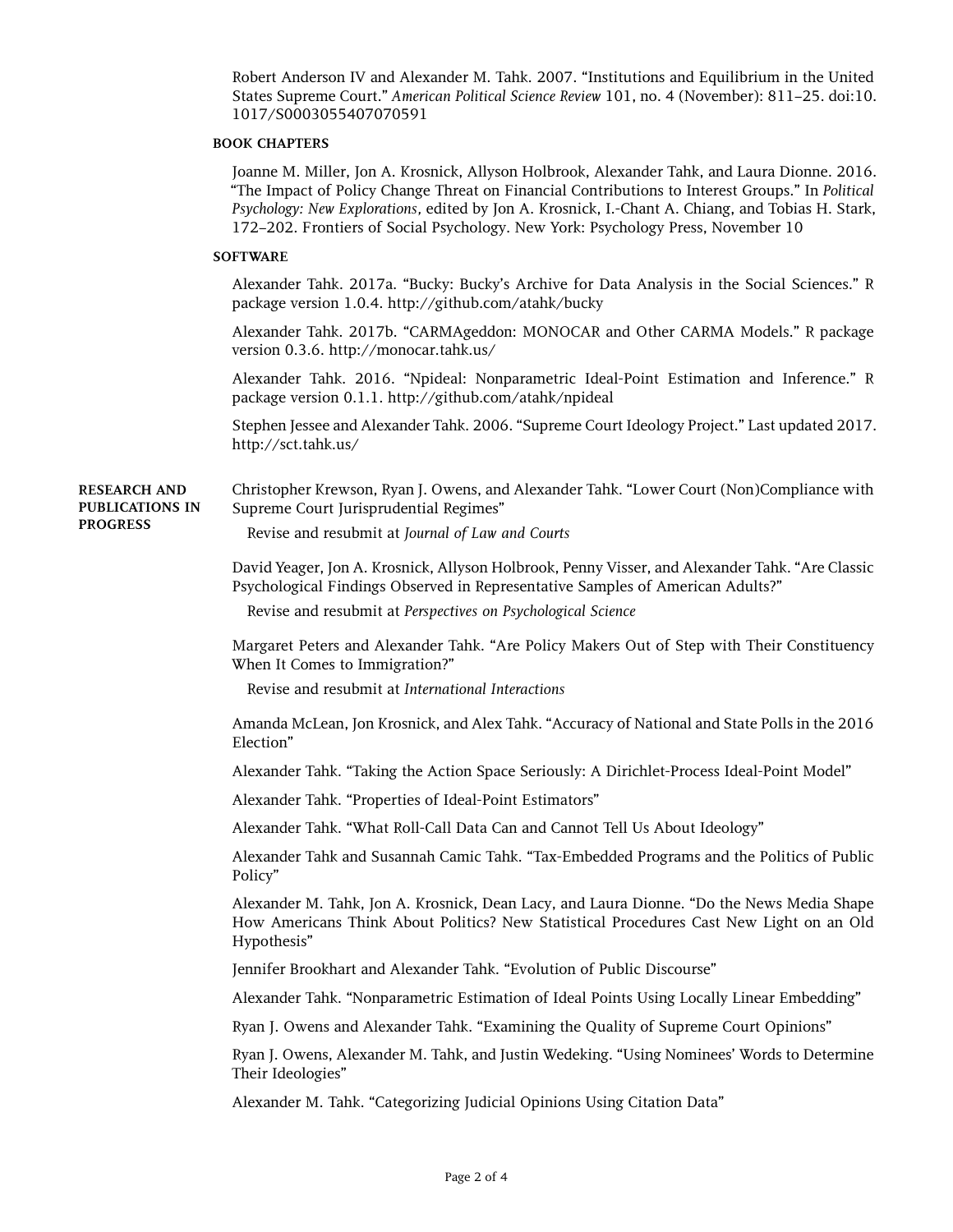Jon A. Krosnick and Alexander M. Tahk. "The Optimal Length of Rating Scales to Maximize Reliability and Validity"

## **TEACHING PRINCIPAL AREAS**

- ` Statistical Methods
- **Amerian Politics**
- ` Judicial Politics
- ` Formal Theory

## **COURSES TAUGHT**

- **Introduction to Statistics in Political Science**
- ` Multivariate Statistical Inference
- ` Maximum Likelihood Estimation for the Social Sciences
- $\blacksquare$  Game Theory and Political Analysis
- **Bayesian Statistics for Social Science Models**
- ` Introduction to the American Judicial System
- ` The Judicial Process
- $\blacksquare$  Introduction to Empirical Legal Research
- **Directed Reading on Bayesian Statistics**
- ` Directed Reading on Advanced Bayesian Statistics
- ` Directed Reading on Latent Variable Models

#### **ADVISING DISSERTATION COMMITTEE CHAIR**

Sarah Bouchat **Ph.D. 2017** • *Placement:* Northwestern University

#### **DISSERTATION COMMITTEE MEMBER**

| Chris Krewson                                                                             | Current    |
|-------------------------------------------------------------------------------------------|------------|
| Zachary Barnett-Howell                                                                    | Current    |
| Alex Alduncin                                                                             | Current    |
| Michael DeCrescenzo                                                                       | Current    |
| Mike Wurm (Department of Statistics)<br>• Placement: Google                               | Ph.D. 2017 |
| John Davis (Department of Statistics)<br>• Placement: Civis Analytics                     | Ph.D. 2016 |
| Jennifer Brookhart<br>· Placement: Insight Data Science Fellow                            | Ph.D. 2016 |
| Brad Jones<br>• Placement: Research Associate, Pew Research Center                        | Ph.D. 2016 |
| Steven Wilson<br>• Placement: University of Nevada                                        | Ph.D. 2016 |
| Ruoxi Li<br>• Placement: California State University San Marcos                           | Ph.D. 2015 |
| James Sieja<br>· Placement: St. Lawrence University                                       | Ph.D. 2015 |
| Kyle Marquardt<br>• Placement: Research Fellow, V-Dem Institute, University of Gothenburg | Ph.D. 2015 |
| Pär Jason Engle<br>• Placement: Wisconsin Department of Public Instruction                | Ph.D. 2015 |
| Nick Judge<br>• Placement: Revolution Analytics                                           | Ph.D. 2013 |
| Marc Ratkovic<br>• Placement: Princeton University                                        | Ph.D. 2011 |